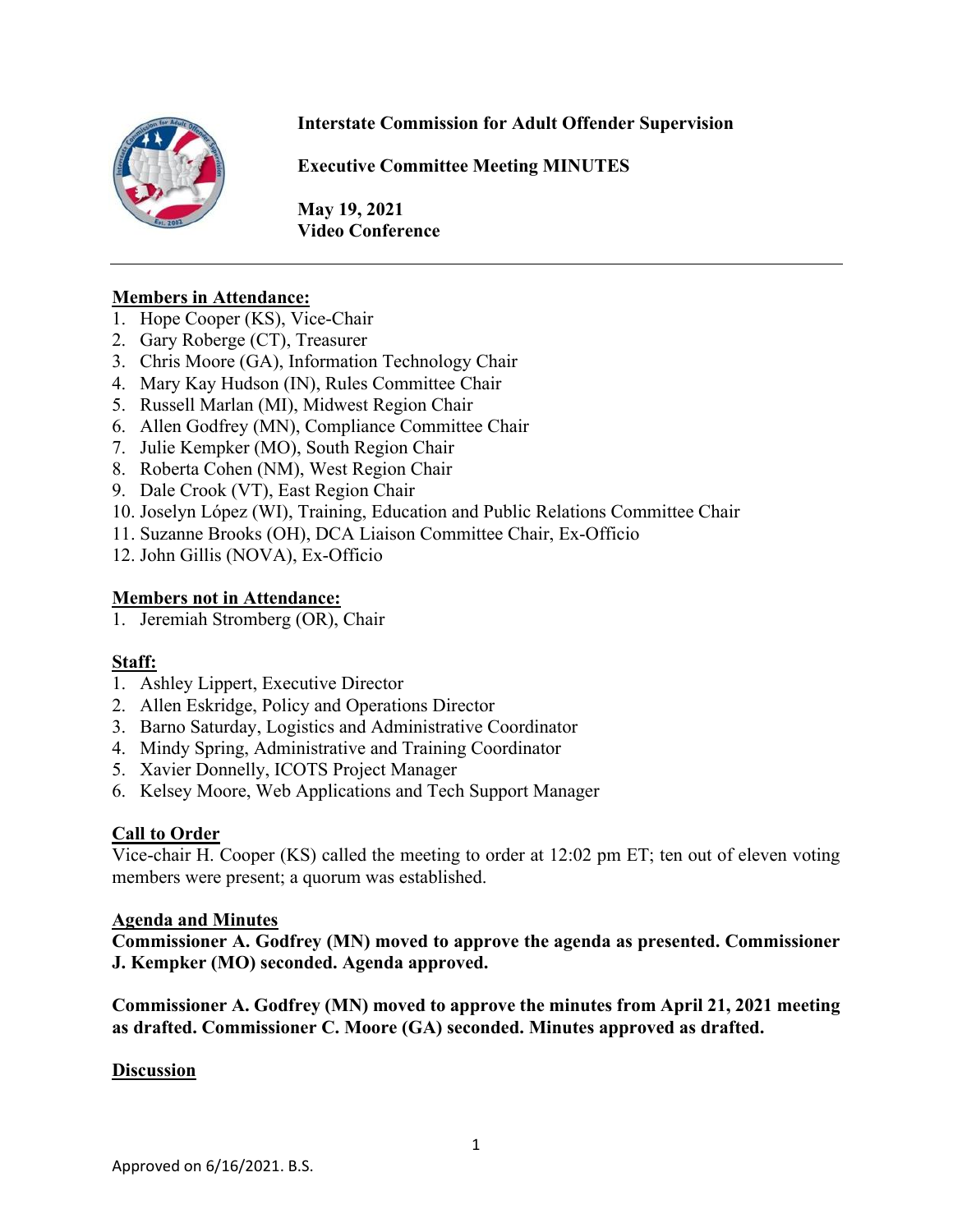*Compliance Committee report:* Commissioner A. Godfrey (MN) noted that no matters had been referred to the Compliance Committee. The committee had a meeting scheduled for next week in anticipation of a new request to extend application of Rule 2.111 from Hawaii. The committee would discuss setting parameters and developing recommendations for any future requests that exceed 60 days. He plans to cancel the meeting if Hawaii does not submit its request by the end of the week.

*DCA Liaison Committee report:* DCA S. Brooks (OH) stated that the DCA Liaison Committee met on April 27. She invited new DCAs to the DCA Liaison Committee meeting to familiarize them with the committee. Five out of six new DCAs attended the meeting. She continued that because of the full agenda, she felt rushed and moving forward she would schedule a separate session to meet with new DCAs.

At the meeting, the DCA Liaison Committee discussed DCA region chair elections. Three out of four DCA region chairs indicated they plan to run again. The committee also discussed implementing the ICOTS warrant tracking enhancement, the Training Bulletin 1-2021i, April's Compact Office training, and the follow-up from round tables. The committee will meet again in June to finalize its DCA Dashboard program that will launch in July.

*Finance Committee Report:* Commissioner G. Roberge (CT) stated that the Commission remained in good financial health. The Commission was 85% into the fiscal year and was around 70% into spending. Its savings account had \$1,300,000. The Commission's Vanguard investment account had \$2,350,000, which was 3.5% increase from last month and over 30% increase from last year.

Commissioner G. Roberge (CT) added that he did not anticipate any significant budget items that were not accounted for before the end of this fiscal year.

*Technology Committee Report:* Commissioner C. Moore (GA) presented the Technology Committee report:

FY 2021 Enhancement Requests - Six FY21 enhancements were launched in ICOTS on April 28. One small bug involving the NCIC modifier field was identified via the helpdesk in the morning and Appriss resolve the issue within 2 hours of reporting. No other issues have been identified.

ICOTS Warrant Tracking Enhancement – The Technology Committee will meet on June 3rd to review any feedback and finalize the proposed warrant status ICOTS enhancement. Changes will be sent to Appriss. Appriss will have the statement of work and cost component ready by August 1.

*Rules Committee Report:* Commissioner M. Hudson (IN) stated that she and Rules Committee vice-chair Littler (AZ) attended all region meetings to discuss the warrant timeframe proposal package. She added that there were only a few comments posted in the rule proposal comments portal on the Commission's website.

Commissioner Littler (AZ) agreed to assist her at the Rule Proposal presentation session at the Annual Business Meeting.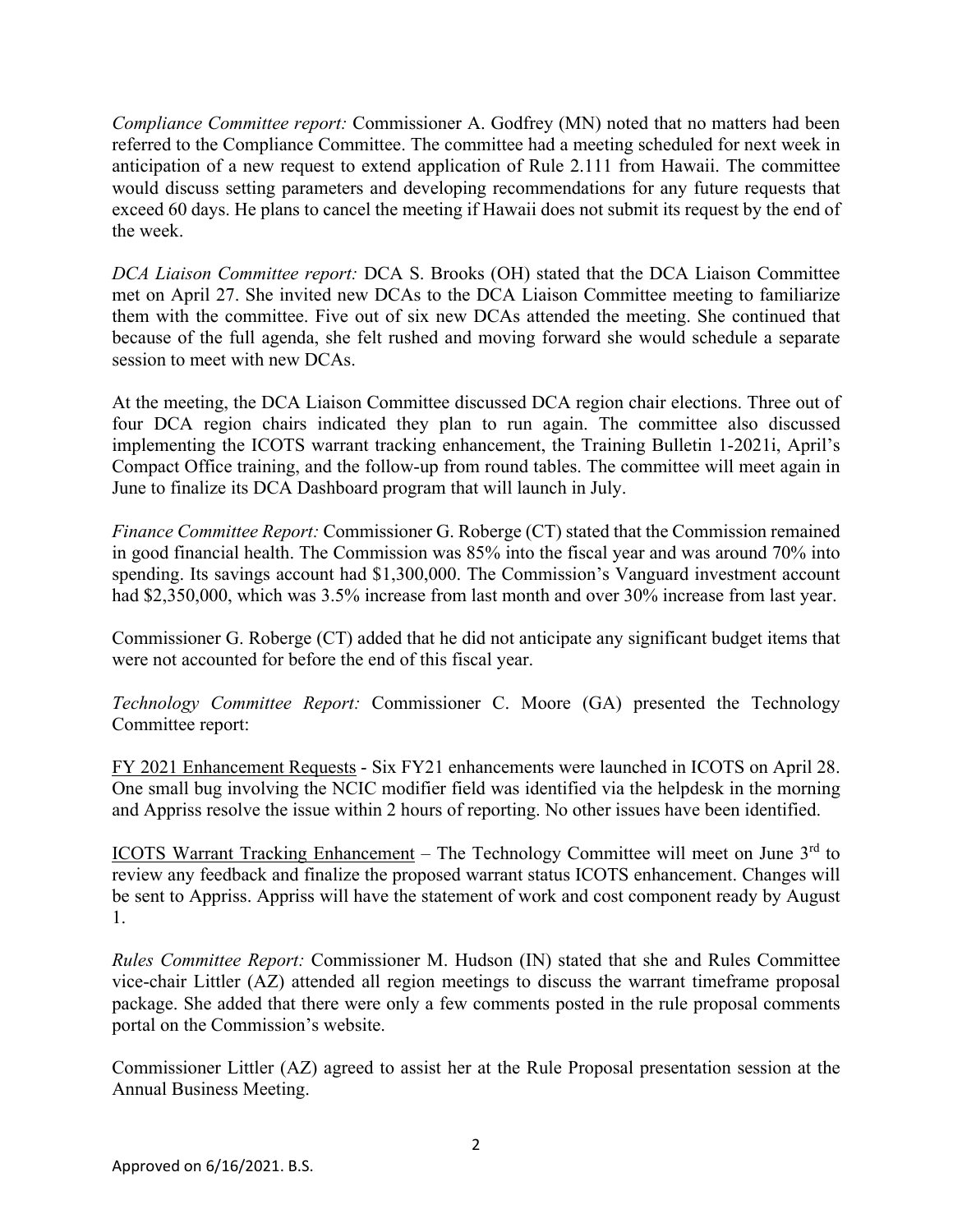*Training Committee Report:* Commissioner J. López (WI) stated that the Training Committee was meeting on May 26 to discuss the Q&A section of the whitepaper on Remote Sentencing/Hearings and review the proposed round table topics for the summer series.

*ABM Planning Workgroup Report:* Executive Director A. Lippert stated that the national office is in the planning stages for the Annual Business Meeting. She asked the committee members to start thinking about their Docket Book reports. The reports are due in August.

*East Region Report:* Commissioner D. Crook (VT) stated the East Region met on May 3. He thanked Rules Committee chair Hudson and Rules Committee vice-chair Littler for attending the meeting and facilitating the rule and ICOTS proposal discussion. He informed the region about upcoming region chair elections. There was little to no intertest thus far. The region will meet again in July.

*Midwest Region:* Commissioner R. Marlan (MI) stated that the Midwest Region met on April 27. With the assistance of Rules Committee chair Hudson and Compliance Committee chair Godfrey, the region had a thorough discussion of the official rule and ICOTS proposals. He informed the region that he was not planning to run for the region chair position again. He encouraged interested commissioners to consider running for this position.

*South Report:* Commissioner J. Kempker (MO) stated that the South Region met in April. The region had a robust discussion on rule and ICOTS proposals. She advised the region about the upcoming region chair elections. So far, no one expressed their interest. The region will meet again before the Annual Business Meeting.

*West Region Report:* Commissioner R. Cohen (NM) stated that the West Region met in April. Rules Committee chair Hudson and Rules Committee vice-chair Littler provided an indepth explanation for the rules and ICOTS proposals. She also advised the region about the upcoming region chair election. She added that she did not plan to run again. A few people expressed their interest in the position. The region will meet again in July.

*Victim Advocate Report:* Victim Advocate J. Gillis (NOVA) stated that the email project where victims were able to contact the Commission by email was going well. Most inquiries were about the offenders and not operations. He thanked the Commission for supporting this program.

*Executive Director Report:* Executive Director A. Lippert presented her report to the committee:

- Commissioner Dwight Sakai stepped down and DCA Brook Mamizuka was appointed as a new commissioner for Hawaii.
- The national office is working on streamlining their process for contacts management and utilizing a new system.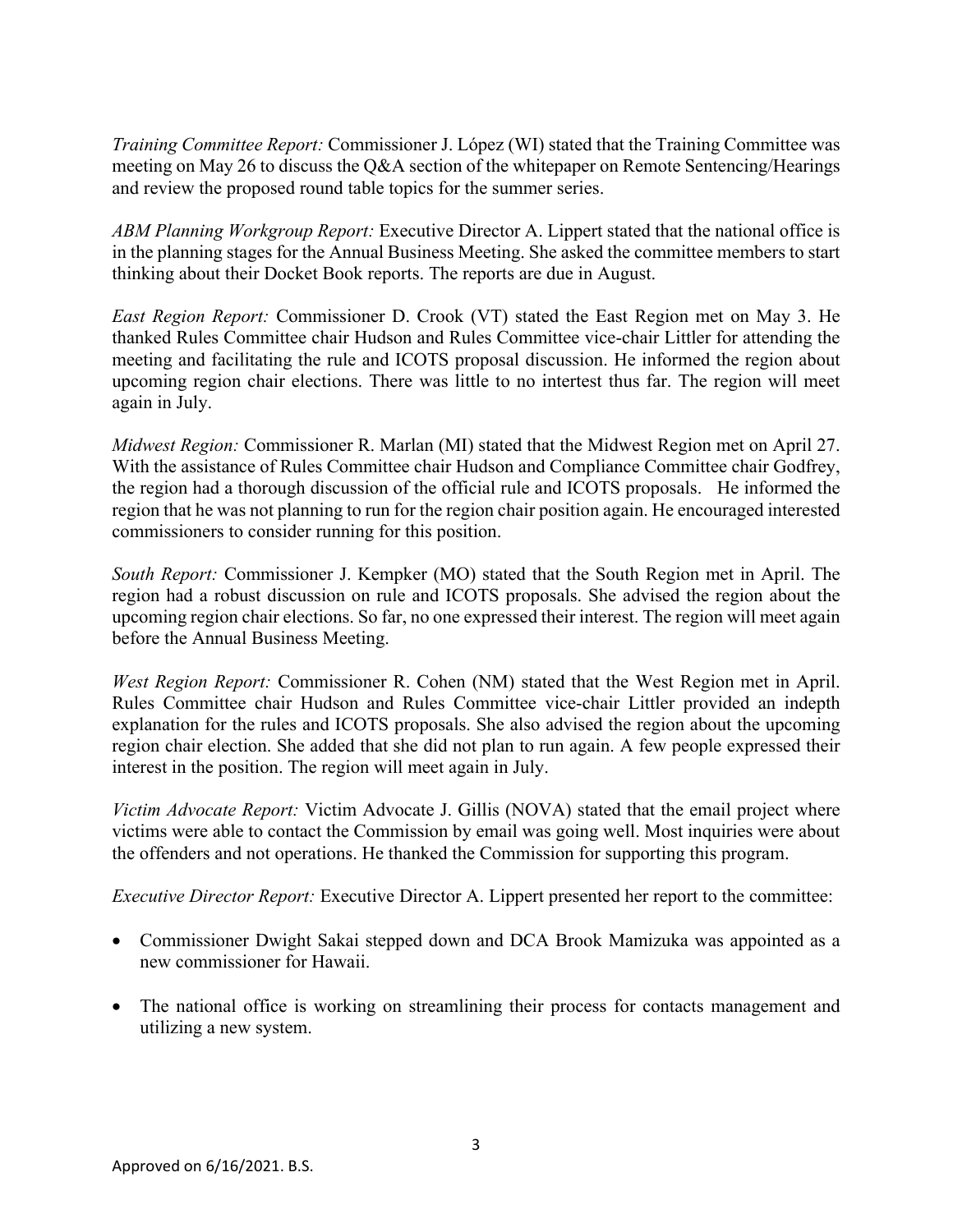- The national office is working on a robust interactive annual report to provide interesting and relevant Compact related information to Commission members to share with stakeholders in their states.
- Executive Director A. Lippert thanked the Executive Committee members for providing their feedback on the Remote Sentencing/Hearings whitepaper drafted by Legal Counsel Travis. Based on the comments, the national office put together a Q&A section. The Training Committee will review the Q&A section at its next meeting. She asked the committee to proceed with approving the whitepaper that was drafted by legal counsel. The Q&A section was simply supplemental information.

#### **Commissioner D. Crook (VT) moved to approve the whitepaper on Remote Sentencing/Hearings as presented. Commissioner G. Roberge (CT) seconded. Motion passed.**

• The Executive Committee established a workgroup to discuss a study that would provide information and data for program improvement and better decision making as well as variables that would help the Commission analyze the Compact's 'success'.

Executive Director A. Lippert stated that the national office met with UCCI to engage their services to conduct the study. UCCI proposed a mixed methods study that would integrate data from multiple sources to provide a comprehensive examination of the Compact and its impact. Specifically, the study would include the following components:

- 1. A review and summary of any existing research on the Compact. Executive Director A. Lippert noted that the only Interstate Compact study conducted was in 1985.
- 2. A descriptive analysis of the data housed in the ICAOS database. The analyses will include a description of the individuals who are supervised through a transfer and indicators of their successes or failures during supervision. To the extent possible, bivariate analyses will be conducted to examine potential relationships between variables such as whether men or women are more likely to successfully complete supervision.
- 3. A standardized electronic survey that will be sent to all supervision officers identified in the ICAOS database. The survey will capture additional information about the transfer process and supervision of individuals who are transferred that is not captured in the ICAOS database to glean insights about the benefits and challenges encountered in practice. The survey will be developed by UCCI in collaboration with ICAOS. UCCI will administer the survey through Qualtrics.
- 4. Interviews with a subgroup of supervision officers to acquire additional details about the transfer and supervision of individuals, and the experiences of officers who are working in the field. These interviews will be semi-structured and designed based on the findings of the initial survey results. UCCI will complete up to 25 interviews via telephone of video conference. Each interview is expected to be no longer than 30 minutes.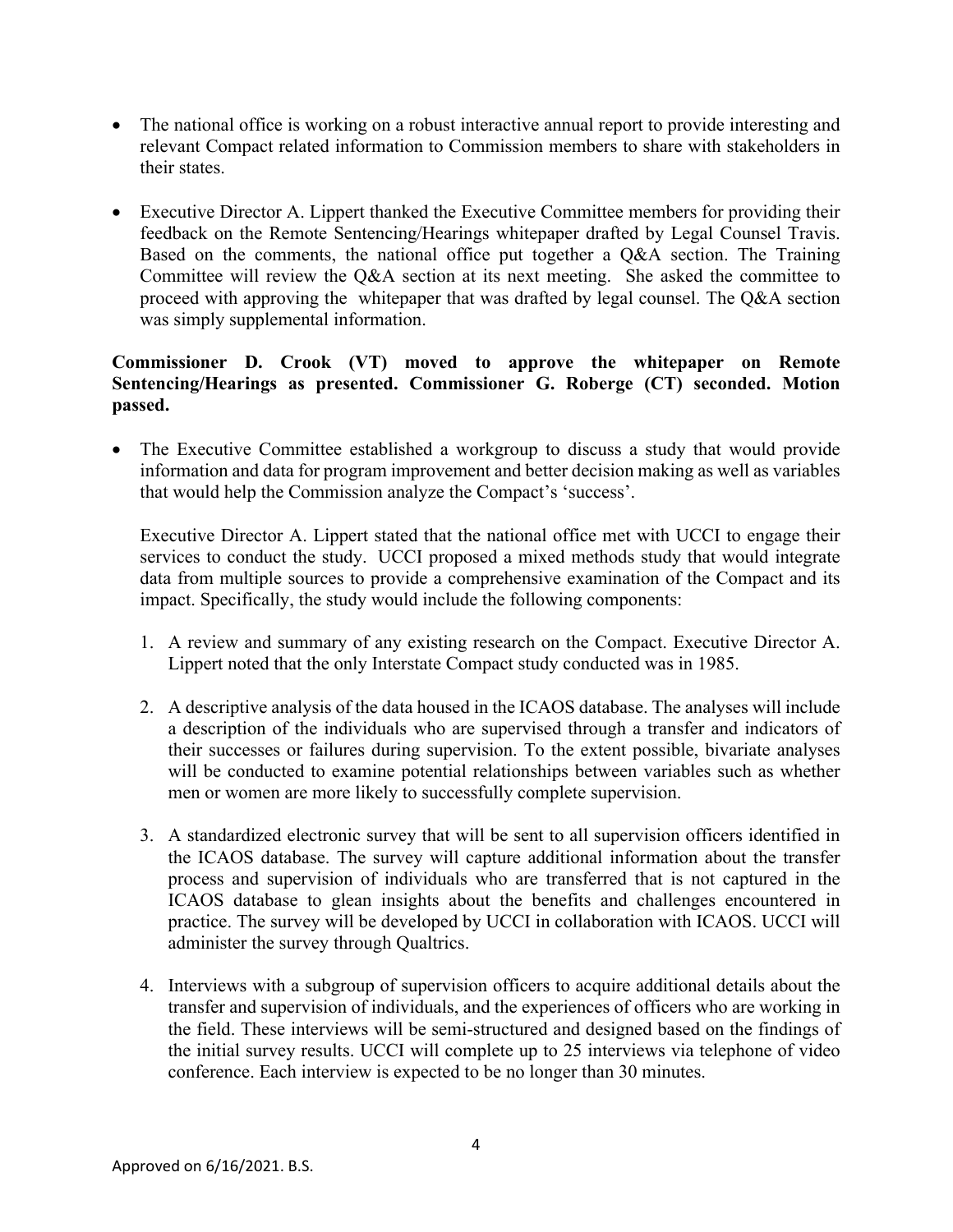5. Interviews with a subgroup of individuals who receive supervision services through an interstate transfer. The interviews will capture the perspective of the individuals under supervision including elements of the transfer and supervision that presented challenges and the ways the transfer provided benefits or contributed to their success. These interviews will be semi-structured and designed in collaboration with ICAOS. The UCCI research team will also collaborate with ICAOS to select a sample of individuals based on the goals of the project. UCCI will complete up to 25 interviews via telephone or video conference. Each interview is expected to be no longer than 30 minutes.

The estimated cost for this service is \$97,138.

Executive Director A. Lippert continued that UCCI would integrate the findings into a final report and present the results of the study to the Commission at the 20<sup>th</sup> anniversary celebration in September 2022. She added that even though, the study would not answer all originally discussed questions, but it would lay a groundwork for the future studies.

Vice-chair H. Cooper (KS) complemented the workgroup for their work noting the good timing of the project.

Commissioner A. Godfrey (MN) was pleased with the presented scope of work. He expressed his support for this proposal. He added that Minnesota had to have special approval to hold interviews with their staff and persons under supervision. He asked if Minnesota had to do anything involving the IRB review process on the state level to move forward with the project. He forwarded the proposal to their chair for internal reports.

Policy and Operations Director A. Eskridge thanked Commissioner Godfrey for bringing up this issue. The nation office will address the issue with the UCCI. He anticipated that the UCCI as a university-based research entity would use their own rigorous IRB process. He asked Commissioner Godfrey to email the national office all relevant information on this matter.

Commissioner G. Roberge (CT) noted that Connecticut had similar IRB requirements. He fully supports the proposal and was looking forward to the analyses it brings.

Commissioner R. Marlan (MI) supports the proposal. He added that the proposal cost was quite reasonable.

Commissioner J. López (WI) stated that Wisconsin worked with the UCCI on multiple occasions. She was in support of the proposal.

Executive Director A. Lippert noted that the Compact Study workgroup would serve as the advisory body for this project.

The committee asked the workgroup to provide regular updates to the Executive Committee.

**Commissioner R. Marlan (MI) moved to approve the UCCI Compact Study proposal as presented, use the Compact Study workgroup as the advisory group, and provide regular**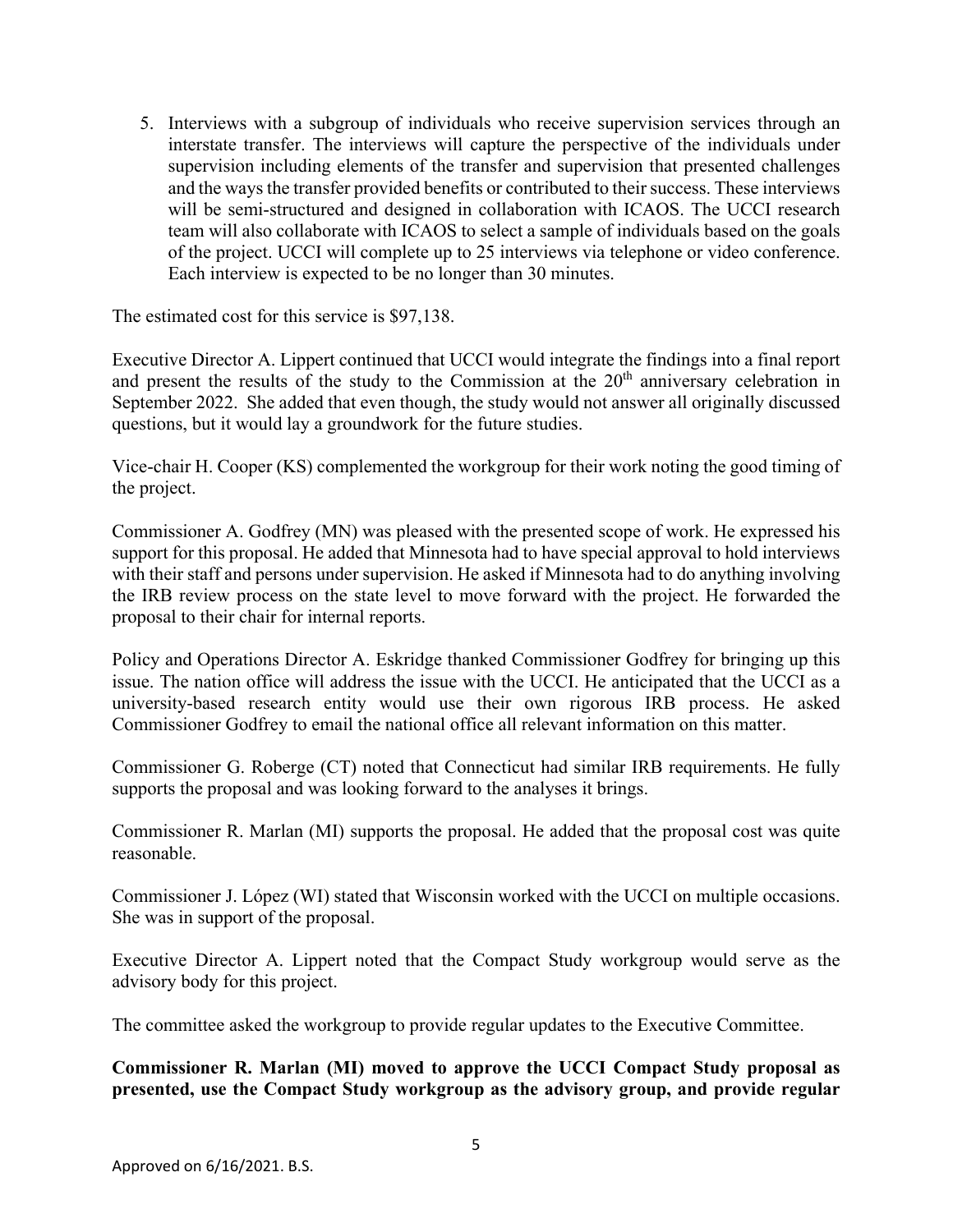**updates to the Executive Committee. Commissioner A. Godfrey (MN) seconded. Motion passes.** 

• Executive Director A. Lippert stated that Chair Stromberg (OR) cancelled the July Executive Committee meeting. The committee will meet as scheduled in June.

### **Adjourn**

**Commissioner D. Crook (VT) moved to adjourn. Commissioner G. Roberge (CT) seconded.** 

The meeting adjourned at 12:52 pm ET.

Jeremiah Stromberg (Jun 16, 2021 14:19 PDT) [Jeremiah Stromberg](https://eu1.documents.adobe.com/verifier?tx=CBJCHBCAABAACEy52f4jnku6yYaJbTuv2gG0M3xMW6pP)